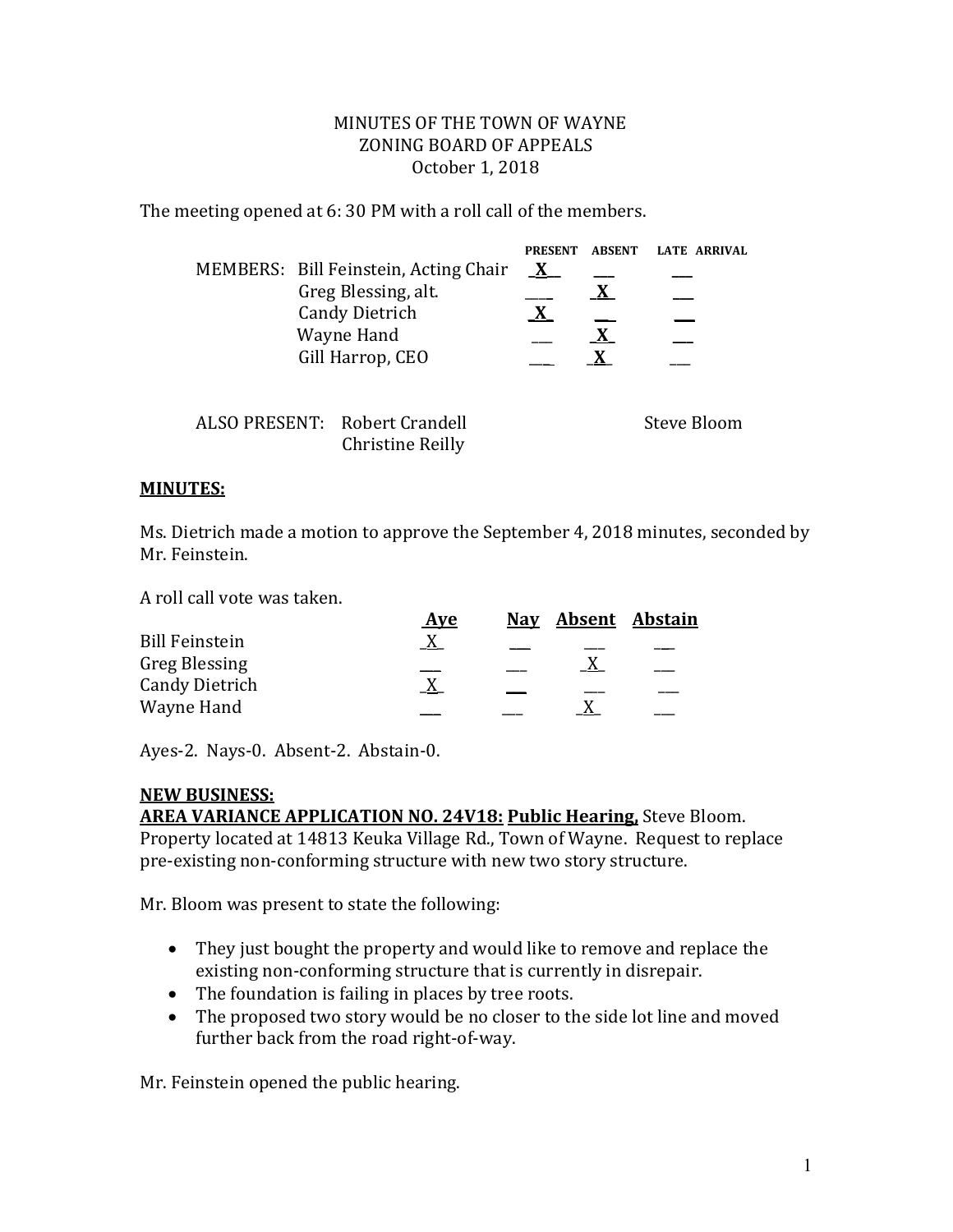Ms. Kurtz stated 12 letters were sent out and no responses were received back at this time.

As no one was present to express any concern, Mr. Feinstein closed the public hearing.

Upon discussion, there were no concerns since the applicant was replacing a preexisting non-conforming structure and moving the new into more conformity by placing it further back from the road right-of-way.

The 5 test questions were then reviewed and answered as required by NYS.

- 1. Whether an undesirable change to the character of the neighborhood will take place or if it would be a detriment to nearby properties: No.
- 2. Whether benefit sought by applicant can be achieved by a feasible alternative to the variance: No.
- 3. Whether the requested variance is substantial: No.
- 4. Would the variance have an adverse impact on the physical or environmental conditions in the neighborhood: No.
- 5. Whether the alleged difficulty was self-created: Yes.

It was then determined that the Benefit to the Applicant did outweigh the Detriment to the Neighborhood or Community.

Ms. Dietrich made a motion to approve Area Variance Application No. 24V18 as per submitted plans submitted to the Zoning Board Appeals dated 9/18/18 and be no closer to the lot lines that currently exists, seconded by Mr. Feinstein.

A roll call vote was taken. Ayes-2. Nays-0.

Mr. Bloom signed the responsibilities and conditions agreement. (On file)

**AREA VARIANCE APPLICATION NO. 25V18: Public Hearing:** Kevin and Christine Reilly. Property located at 4182 Shorewood. Town of Wayne. Request to add 2 additions to pre-existing non-conforming structure.

Ms. Reilly was present to state:

- They would like to replace their existing non-conforming front porch that faces Waneta Lake with 12' by 24' porch.
- They would like to put another 12' by 16' addition on the road side of the home that met the setback requirement.
- The additions would allow for them to put in a water treatment system and storage.
- KWIC gave a waiver for the septic to allow for proposed addition.